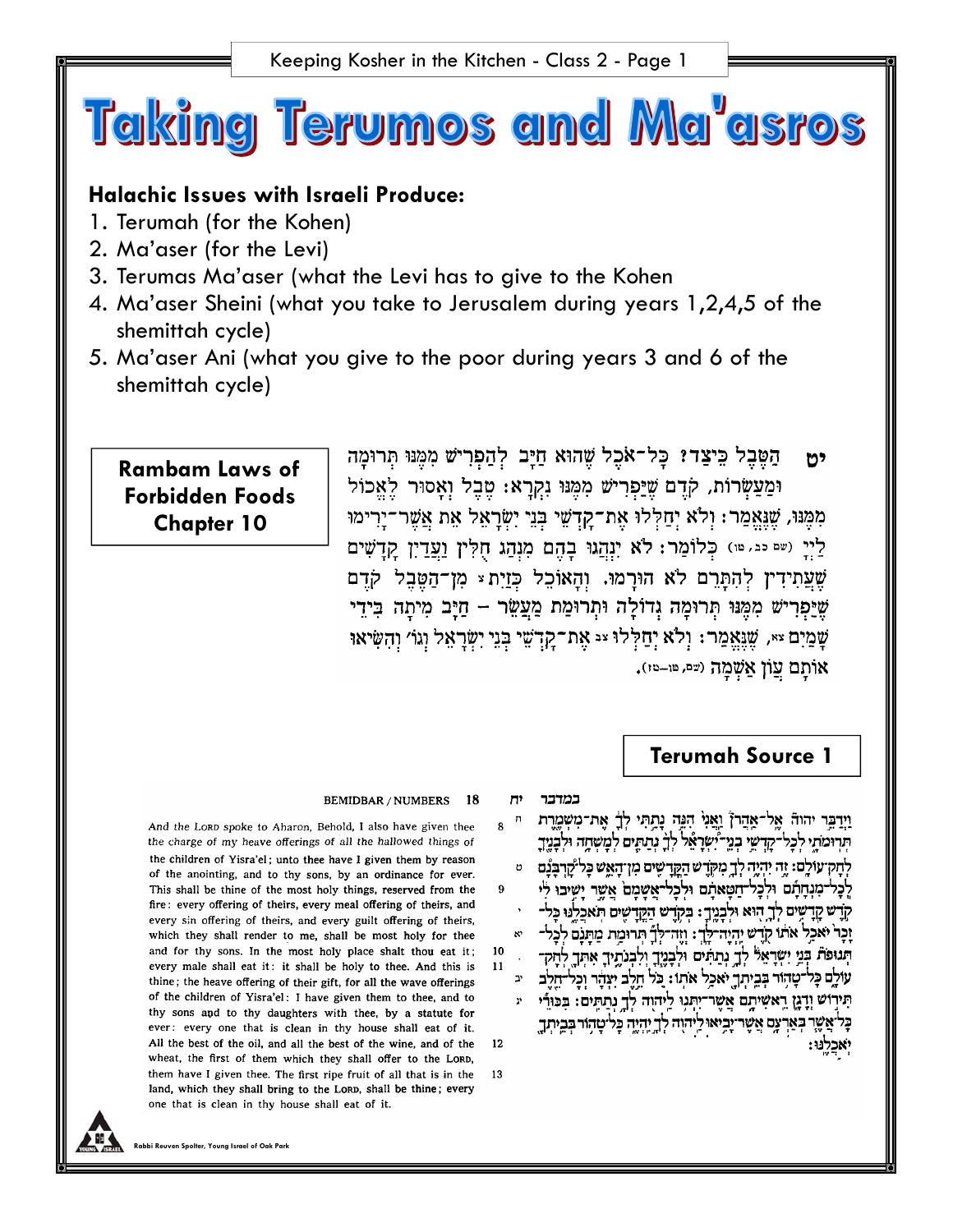$18$  יח

3

4

5

לא־

**Terumah Source 2**

## DEVARIM / DEUTERONOMY

### The priests

the Levites, all the tribe of Levi, shall have no part or inheritance with Yisra'el: the offerings of the LORD made by fire, and his dues shall they eat. Therefore shall they have no inheritance among their brethren: the LORD is their inheritance, as he has said to them. And this shall be the priest's allotment from the people, from those who offer a sacrifice, whether it be ox or sheep; they shall give to the priest the shoulder, and the two cheeks, and the maw. The firstfruit also of thy corn, of thy wine, and of thy oil, and the first of the fleece of thy sheep, shalt thou give him. For the Lorp thy Gop has chosen him out of all thy tribes, to stand to minister in the name of the LORD, him and his sons for ever.

#### Ħ דברים

יהיה לכהנים הלוים כל־שבט לוי חלק ונחלה עם־ישראל  $\blacksquare$ אשי יהוה ונחלתו יאכלון: ונחלה לא־יהיה־לו בקרב אֶחֶיו  $\mathbf{1}$ ੀਜ਼ਾ ਸੂਸੀ יהוה הוא נתלתו כַּאַשֵּׁר דְּבֵּר־לְוּ: מִשְּׂפֵּט הַכְּהֲנִים מֵאֵת הָעָם מֵאֵת וְבְחֵי הַזֶּבַח אִם־שְוֹר אִם־ שה ונתן לכהן הורע והלחיים והקבה: ראשית דגגר תירשך וְיִצְהַרֶךְ וְרֵאשִׁית גֵּוּ צְאֹנְךָ הְהֶן־לְוּ: כְּיָ בֹּוּ בְּחֵר יהוְה אֱלֹהֶיךָ מכּל-שִׁבְטֵיךָ לַעֲמֹד לְשָׁרֵת בְּשֵׁם־יהוָה הִוּא וּבָנֶיו הַיַמֵים:

# **Ma'aser**

 $\Pi^*$ במדבר ולבני לוי הנה נתתי כל מעשר בישראל כא לְנַחֲלֶה חֵלֶף עֲבְדָתָם אֲשֶר הֵם עָבְדִים אֶת־עֲבֹדֶת אָהֶל מוּעֵר: ולא־יקרבו עוד בני ישראל אל־אהל מועד לשאת חטא כב לַמִּוּת: וְעֲבָד הַלֵּוִי הוּא את־עבדת אהל מועד והם ישאוּ  $22 -$ עֲוֹנֶם חֻקָּת עוֹלָם לְדֹרְהֵיכֶם וּבְתוּךָ בְּנֵי יְשְׂרָאֵל לֹא יְנַחְלוּ נַחֲלֶה: כִּי אֶת־מָעְשֶׂר בְּנֵי־יִשְׂרָאֵל אֲשֶׂר יַרִימוּ לַיהוּה תּרוּמֹה נְתַתִּי לַלְוָיָם לְנֵחֲלֶה עַל־כֵּן אָמֵרְתִּי לָהֶם בְּתוּךָ בְּנֵי יְשָׁרַאֵּל

# תקז. לְהַפְרִישׁ תְּרוּמֶה גְדוֹלָה לַכֹּהֶן

שְנִצְטַוְינוּ לְהַפְרִישׁ מְן הַדְּנֵן וְהַתִּיְרוֹשׁ וְהִיצַהְרְ תְרוּמָה וְנְתֵן אוֹתָה לְכֹהֵן, וְהִיא הַנִּקְרֵאת "תְרוּמָה גְדוֹלָה": וְצַל זֶה נָאֱמַר "רֵאשִית דְּגָנְךָ תִירִשְׁךָ וְיִצְהָרֶךָ… תִּתֶּן־לוֹ״. וְאֲמְרוּ זְכְרוֹנָם לְבָרְכָה (הוּלִין קלו ב): כִּי מִדִּין הַתּוֹרָה אֵין לָה שָׁעוּר, אֶלָא אֲפִלוּ חִטָּה אֲחַת פּוֹטֶרֶת כְּרֵי (= עֲרֵמֶה) גָדוֹל: אֲבָל חֲכָמִים אָמְרוּ לְהַפְרִישׁ יוֹתֵר, וְאָמְרוּ: מִי שֶׁיֶש לוֹ צֵיִן בֵּינוֹנִית — מַפְרִישׁ חֶלֶק אֶחָד מֶחֲמְשִׁים, וְסְמְכוּ הַדָּבָר עֲל לְשׁוֹן ,תְרוּמָה״, כְּלוֹמֵר: תֵרִי מִּמְאָה. דְּהַיְנוּ: אֶחָד מֶחֲמְשִׁים.

מִשָּׁרְשֵׁי הַמְּצְוָה. לְפִי שֶׁהַדְּגָן וְהַתִּיְרוֹשׁ וְהִיצַהְר הֶן עָקֵר מְחָיָמָן שֶׁל בָּרְיוֹת, וְהַעוֹלָם כְּלוֹ לְהַקְּרוֹשׁ־ בְּרוּךְ־הוּא הוּא, עַל כֵּן רָאוּי לְאָדָם לִוְכֹּר אֶת־ בּוּרְאוֹ צַלּ הַבְּרָכָה אֲשֶׁר בֵּרְכוֹ, וְשֶׁיַּפְרִישׁ קִצָת מִמֶּנוּ לִשְמוֹ בָרוּךְ הוּא וְיִתְגָנוּ לִמְשָׁרְתָיו שָׁהֵם הַכֹּהֲנִים הָעֲסוּקִים תָּמִיד בִּמְלָאכֶת שָׁמַיִם— טֵרֶם יַצַּע בּוֹ יַד אָדָם וְיֵהָנֶה מִמֶּנוּ כְּלָּל; וּמִן הַיְסוֹד הַזֶּה אָמְרוּ זִכְרוֹנָם לִבְרָכָה (חולין קלו ב), שָׁאֲפִלוּ חִטָּה אַמַת—פּוֹטֶרֶת אֶת־הַכֶּרִי, כִּי זְכָירַת הַאֲדְנוּת צל הַדְּבָר–אֵין הֶפְרֵשׁ בֵּין רֵב לִמְצַט: אָמְנָם רַבּוֹתֵינוּ וְכְרוֹנָם לִבְרָכָה הוֹסִיפוּ בֵדֶּבָר לְתֵת בּוֹ שָׁעַוּר רְאוּי. כְּדֵי שָׁיִתְעוֹרֵר לֵב הָאָדָם בָּעָנְיָן יוֹתַר, כִּי

#### **BEMIDBAR / NUMBERS** 18

בְּהְיוֹת הַאֲדָם בַּעֲל חֹמֶר - לֹא יַשִׁית אַל־לִבּוֹ עַל

"מַצַּשָׂר" וּ מַצַּשָׂר" מַה־שַׁיַּךַפָּתִי.

דִיגֵי הַמְצְוָה, כְּגוֹן מַה־שֶׁנִּרְאָה בְגָמָרָא (ר״ה יב א)

שָׁפָקַר חִיּוּב הַתְּרוּמָה דְאוֹרַיְתָא וְכֵן הַמַּפַשָּׁרוֹתּ

הוא כְדָגָן וְתִירוֹשׁ וְיִצְהָר לְבָד, לְפִי שָׁהֶן פָּקֵר

מִתְיָתָן שֶׁל בְּרִיּוֹת; אֲבָל מִדְבְרֵי סוֹפְרִים — חַיָּב

גַם־כֵּן: כֹּל שֶׁהוּא אֹכֶל אָדָם, וְנִשְׁמָר, וְגִדּוּלוֹ מִן

הָאָרֶץ; וְאַף־צַל־פִּי שָׁמָצְאנוּ בְסִפְרֵי שֶׁסָמְכוּ הַדֶּבָר

לְקְרָא — אַסְמַכְתָּא בְצָלְמָא הוּא, וּכְמוֹ שֶׁכַּתֲבָתִּי

בְּסֵדֶר "וַיִּקַח קֹרַח״ בְּמִצְוַת מַעֲשֶׂר, שָׁאֲמְרוּ שַׁם:

- ראשית דְּגָנְךְ וְגוֹמֵר״, מַה־דָּגָן תִּירוֹשׁ וְיִצְהָר,

מַאֲכַל אָדָם, וְגִדּוּלוֹ מִן הָאָרֶץ, וְיֶשׁ לוֹ בְּעָלִים,

שְׁנֶאֱמַר "דְנָנְךְ״—אַף כֹּל כַּיוֹצֵא בָהֶן—חַיָּב בְּתִרוּמֶה

ומַצַשְרוֹת.

 $21$ And, behold, I have given

the children of Levi all the tenth in Yisra'el for an inheritance. for their service which they serve, even the service of the Tent 22 of Meeting. Neither must the children of Yisra'el henceforth come near the Tent of Meeting, lest they bear sin, and die. But the Levites shall do the service of the Tent of Meeting, and 23 they shall bear their iniquity: it shall be a statute for ever throughout your generations, that among the children of Yisra'el they have no inheritance. But the tithes of the children 24 of Yisra'el, which they offer as a gift to the LORD, I have given to the Levites to inherit: therefore I have said to them, Among the children of Yisra'el they shall have no inheritance.

**Chinuch on**  הַדְּבָר הַמּוּעָט כְּמוֹ צַל הַמְרָבֶּה שֶׁיִּמַלֵּא עֵינִיוּ; וְיָצִידוּ עָלָיו יוֹתֵר תְּנוּעוֹתָיוּ, כְּדֶרֶךְ טֶבַעַ הָאֶדָם **Giving**  וְהֵרְגֵלוֹ. שֶׁיִּשָׂמַח בְּמַאֲכָל רָב. וּכְבָר כָּתַבְתִּי עוֹד **Terumos and** בְּטַצַם מְנוֹת הַלּהֲנִים בְּסֵדֶר "וַיִּקֵח קֹרַח״ בִּמְצָוַת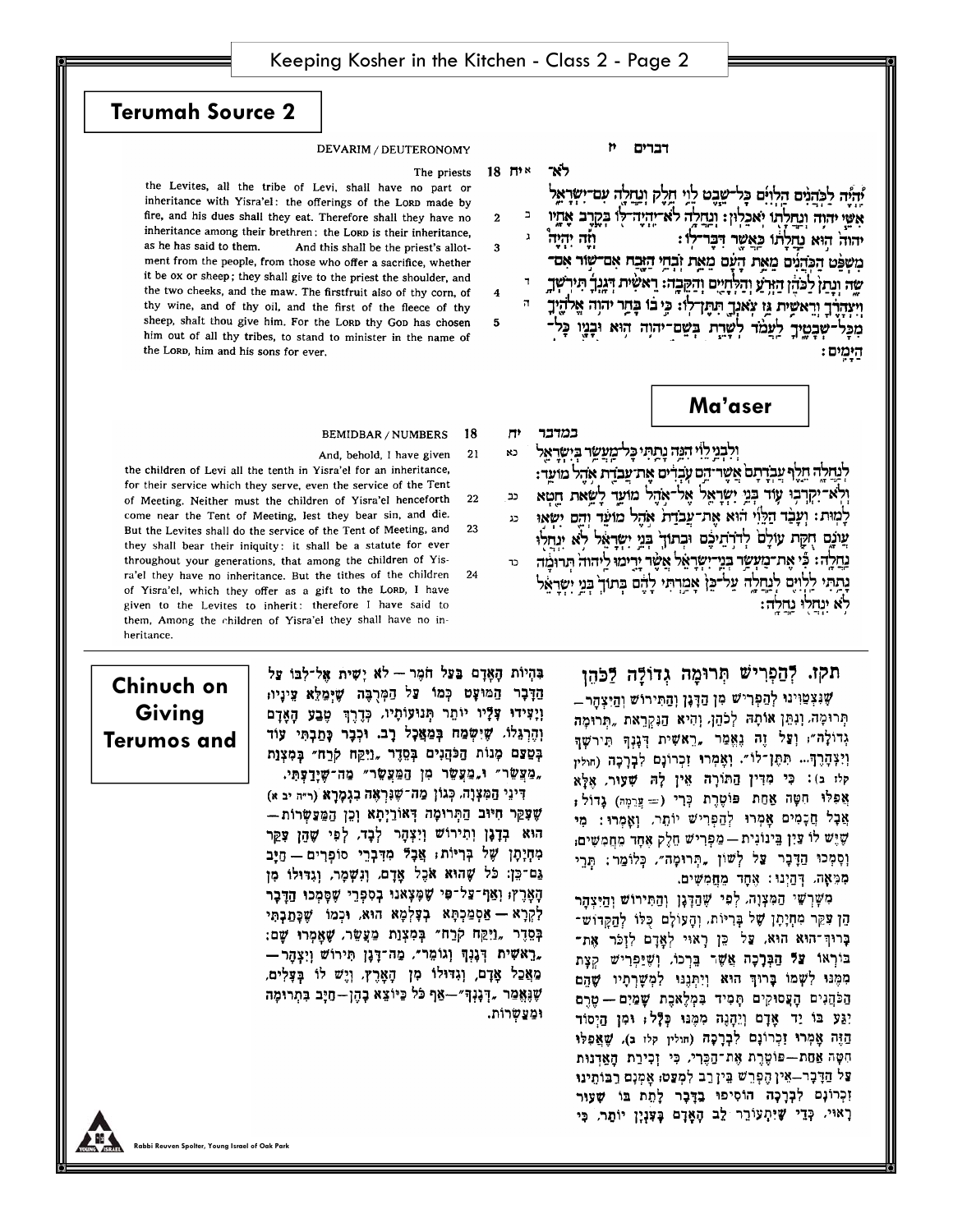# **Terumas Ma'aser**

#### **BEMIDBAR / NUMBERS** 18

And the LORD spoke to Moshe, saying, Thus speak to the Levites, and say to them, When you take of the children of Yisra'el the tithes which I have given you from them for your inheritance, then you shall offer up from it a gift for the LORD, even a tenth part of the tithe. And this your gift shall 27 be reckoned to you, as though it were the corn of the threshingfloor, and as the fulness of the winepress. Thus you also shall 28 offer a gift to the LORD of all your tithes, which you receive of the children of Yisra'el; and you shall give of it the LORD's gift to Aharon the priest. Out of all that is given to you, you 29 shall set aside all that is due as a gift to the LORD, of all the best thereof, even the hallowed part of it. Therefore thou shalt 30 say to them, When you have set aside the best of it, then it shall be counted to the Levites as the increase of the threshingfloor, and as the increase of the winepress. And you shall eat 31 it in every place, you and your households: for it is your reward for your service in the Tent of Meeting. And you shall bear no 32 sin by reason of it, when you have set aside from it the best of it: nor shall you pollute the holy things of the children of Yisra'el, lest you die.

m במדבר

וידבר יהוה אל־משה לאמר: ואל־הלוים תדבר ואמרת 25, 고고 אַלהס כִּי־תִקְחוּ מֵאֵת בְּנֵייִשְׂרָאֵל אַת־הַמֲעַשֶּׁר אַשּׁר נתתי לכם מאתם בנחלתכם והרמתם ממנו תרומת יהוה מעשר מן־הַמַּעֲשֶׂר: וְנֵחְשָׁב לֵכֵם תְּרוּמֶתְכֶם כַּדְּגַן מְן־הָגֹּרֶן וְכַמְלֵאֵה  $\mathbf{D}$ מְן־הַיַּקֵב: כֵּן תָּרֵימוּ גַם־אַתֵּם תִּרוּמֵת יהוֹה מִכֹּל מֵעִשְׁרֹתֵיכֵם כח אשר תקחו מאת בני ישראל ונתתם ממנו את־תרומת יהוה לְאֲהַרְן הַכֹּהֵן: מִכֹּל מֵתּנֹתיכֶם תַּרִימוּ אֵת כַּל־תְּרוּמֵת יהוְה כט מִכָּל־חֵלְבּׁוֹ אֵת־מִקְדְּשׁוּ מִמֵּנּוּ: וְאַמְרָתְ אֲלֶהֶם בַּהֲרִימְכֶם את־חלבו ממנו ונחשב ללוים כתבואת גרן וכתבואת יקב: וַאֲכַלְתֵּם אֹתוֹ בִּכְלֹ־מַקֹוֹם אֲתֵם וּבֵיתְכֶם כֵּי־שַׂכֵר הוּא לַבֶּׁם חלף עבדתכם באהל מועד: ולאיתשאו עליו חטא בהרימכם את־חלבו ממנו ואת־קדשי בני־ישראל לא תחללו ולא תמותו:

עשר תעשר אַת כַּל־תְּבוּאַת זַרְעֵךָ הָיֹצֵא הַשָּׂדֶה שָׁנֶה שָׁנֶה:

ואכלת לפני ויהוה אֱלֹהֵיךָ בַּמַקוּם אֲשֶׁר־יִבְחַרֿ לִשַּׁכֵּן שְׁמִוּ

וְהַלֵּוֵי אֲשֶׁר־בִּשְׁעָרֶיךָ לֹא תַעַּוְבֶנּוּ כִּי אֵין לוֹ חֵלֶק וְנַחֲלֶה

## Ma'aser Sheini

ייַמַן:

### Thou shalt truly tithe all the increase of thy seed, that the  $22$  בכ field brings forth year by year. And thou shalt eat before the  $23$ <sub>13</sub> LORD thy GOD, in the place which he shall choose to place his name there, the tithe of thy corn, of thy wine, and of thy oil, and the firstlings of thy herds, and of thy flocks; that thou mayst learn to fear the LORD thy GOD always. And if the way be too long for thee, so that thou art not able to carry it; because the place is too far from thee, which the LORD thy GOD shall choose to set his name there, when the LORD thy Gon has blessed thee: then shalt thou turn it into money, and bind up دה 25 the money in thy hand, and shalt go to the place which the LORD thy GoD shall choose: and thou shalt bestow that money on all that thy heart desires, on oxen, or sheep, or wine, or strong drink, or whatever thy soul requires: and thou shalt

eat there before the Loro thy Goo, and thou shalt rejoice, thou, and thy household, and the Levite who is within thy gates; thou shalt not forsake him; for he has no part or inheritance with thee.

## Ma'aser Ani

## DEVARIM / DEUTERONOMY

At the end of three years thou shalt bring forth in that year, all the tithe of thy produce, and shalt lay it up within thy gates: and the Levite, (because he has no part or inheritance with thee,) and the stranger, and the fatherless, and the widow, who are within thy gates, shall come, and shall eat and be satisfied; that the LORD thy GOD may bless thee in all the work of thy hand which thou doest.

14 דברים

29

מקצה שלש שנים תועיא את כל מעשר נח 28

הבואתר בשנה ההוא והנחת בשעריך: ובא הלוי כי אין־  $D$ לוْ הֹלֹק ונחלה עִמַּךְ וְהָגֵר וְהַיַּתַוֹּם וְהַאֲלְמָנָה אֲשֶׁר בְּשְׁעָרֶיךָ מעשה ירך ושבעו למען יִבְרַכְךָ יהוה אֵלהֵיךָ

ven Spolter, Young Israel of Oak Parl

 $24$  כד

 $26$   $\degree$ 

כו 27

## שם מעשר דגנך תירשך ויצהרך ובכרת בקרך וצאנך למען תלמד ליראה את־יהוה אלהיך כל־הַיָּמִים: וְכִי־יִרְבֶה מִמְּךָ הַדֵּרֶךְ כֵּי לְא תוּכַלֹ שָׁאֵתוֹ כֵּי־יִרְהַק מִמְּךָ הַמָּקוֹם אֲשֶר

71

דברים

יבחר יהוה אלהיך לשום שמו שם כֵּי יִבְרֵכְךָ יהוְה אֵלֹהֵיךָ:

וְנְתַתֶּה בַּכְּסֶף וְצַרְתָּ הַכָּסֶף בְּיָדֶר וְהָלַכְתָ אֶל־הַמָּקוֹם אֲשֵׁר יְבַחַר יהוה אֱלֹהֵיךָ בְּוֹ: וְנֵתַתֲה הַכֶּבֶּף בְּכֹל אֲשֶׁר־תְּאַוֶּה

נפּשַרָ בַּבַּקַר וּבְצֹּאן וּבַיַּיִן וּבִשָּׁבָר וּבְכִל אֲשֶר תַּשְׁאֲלְךָ נפשך ואכלת שם לפני יהוה אלהיך ושמחת אתה וביתך